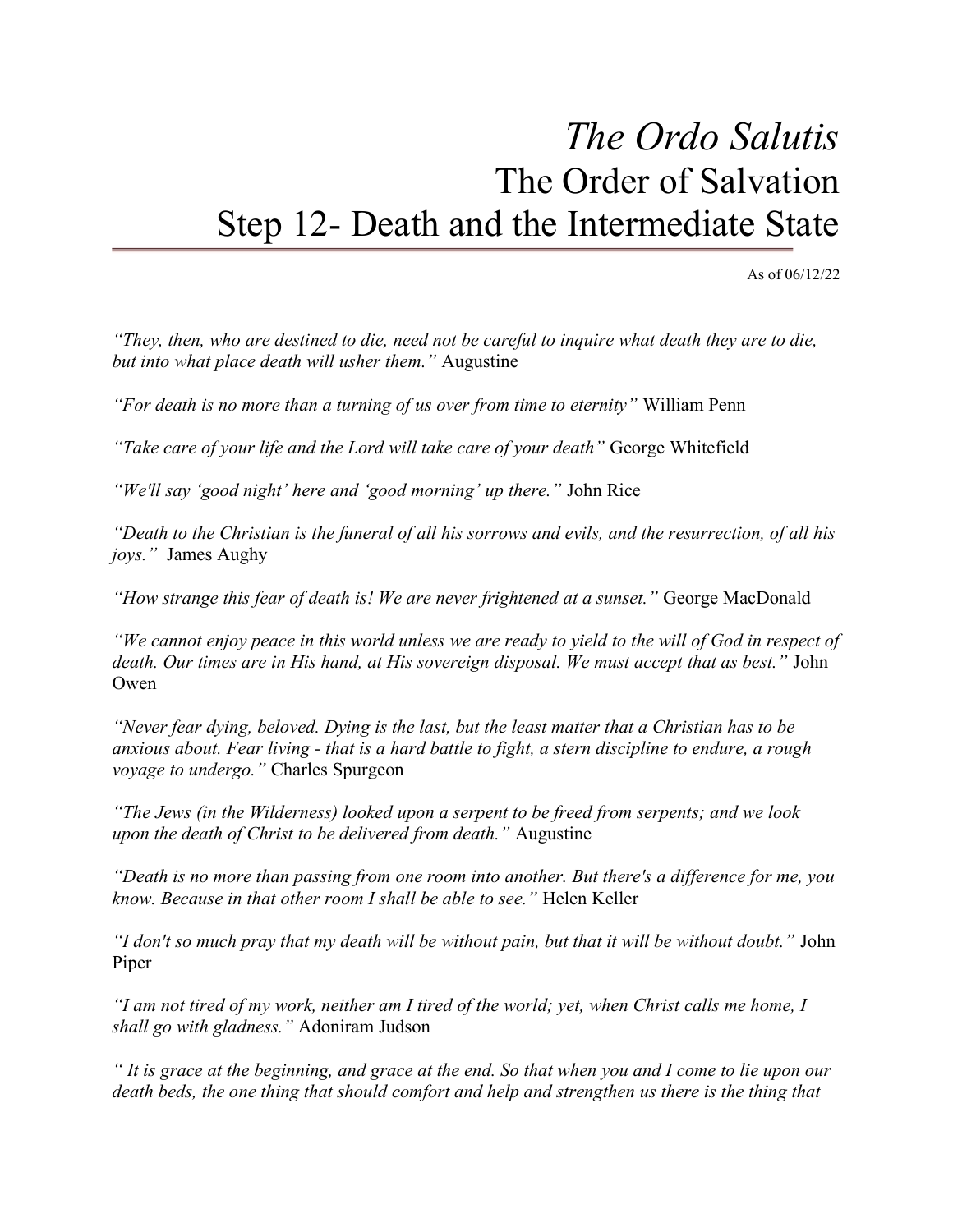helped us in the beginning. Not what we have been, not what we have done, but the Grace of God in Jesus Christ our Lord. The Christian life starts with grace, it must continue with grace, it ends with grace. Grace wondrous grace. By the grace of God I am what I am. Yet not I, but the Grace of God which was with me." Martyn Lloyd- Jones

"As I go into a cemetery I like to think of the time when the dead shall rise from their graves. ... Thank God, our friends are not buried; they are only sown!" Dwight L. Moody

"At the place of execution, he again said a short prayer and then climbed the steps to the gallows, brave and composed. His death ensued after a few seconds. In almost fifty years that I worked as a doctor, I have hardly ever seen a man die so entirely submissive to the will of God" Dietrich Bonhoeffer

"Every man must do two things alone; he must do his own believing and his own dying." Martin **Luther** 

"Six feet by two-and-a-half is all the ground that the richest man in England will shortly occupy." William Tiptaft

"Let your hope of heaven master your fear of death." William Gurnall

"We are convinced that all of our race who die in infancy partake in the redemption wrought out by our Lord Jesus. Whatever some may think, we believe that the whole spirit and tone of the Word of God, as well as the nature of God Himself, lead us to believe that all who leave this world as babes are saved." Charles Spurgeon

"No one can obtain from the Pope a dispensation for never dying." Thomas a Kempis

"A human being does not cease to exist at death. It is change, not destruction, which takes place." Florence Nightingale

"Someday you will read in the papers that D.L. Moody of East Northfield, is dead. Don't you believe a word of it! At that moment I shall be more alive than I am now; I shall have gone up higher, that is all, out of this old clay tenement into a house that is immortal- a body that death cannot touch, that sin cannot taint; a body fashioned like unto His glorious body." Dwight L. Moody

"Let them fear death who do not fear sin." Thomas Watson

"Death is as near to the young as to the old; here is all the difference: death stands behind the young man's back, before the old man's face." Thomas Adams

"Where sin has been removed death can only interrupt the earthly life and usher in the heavenly." John MacArthur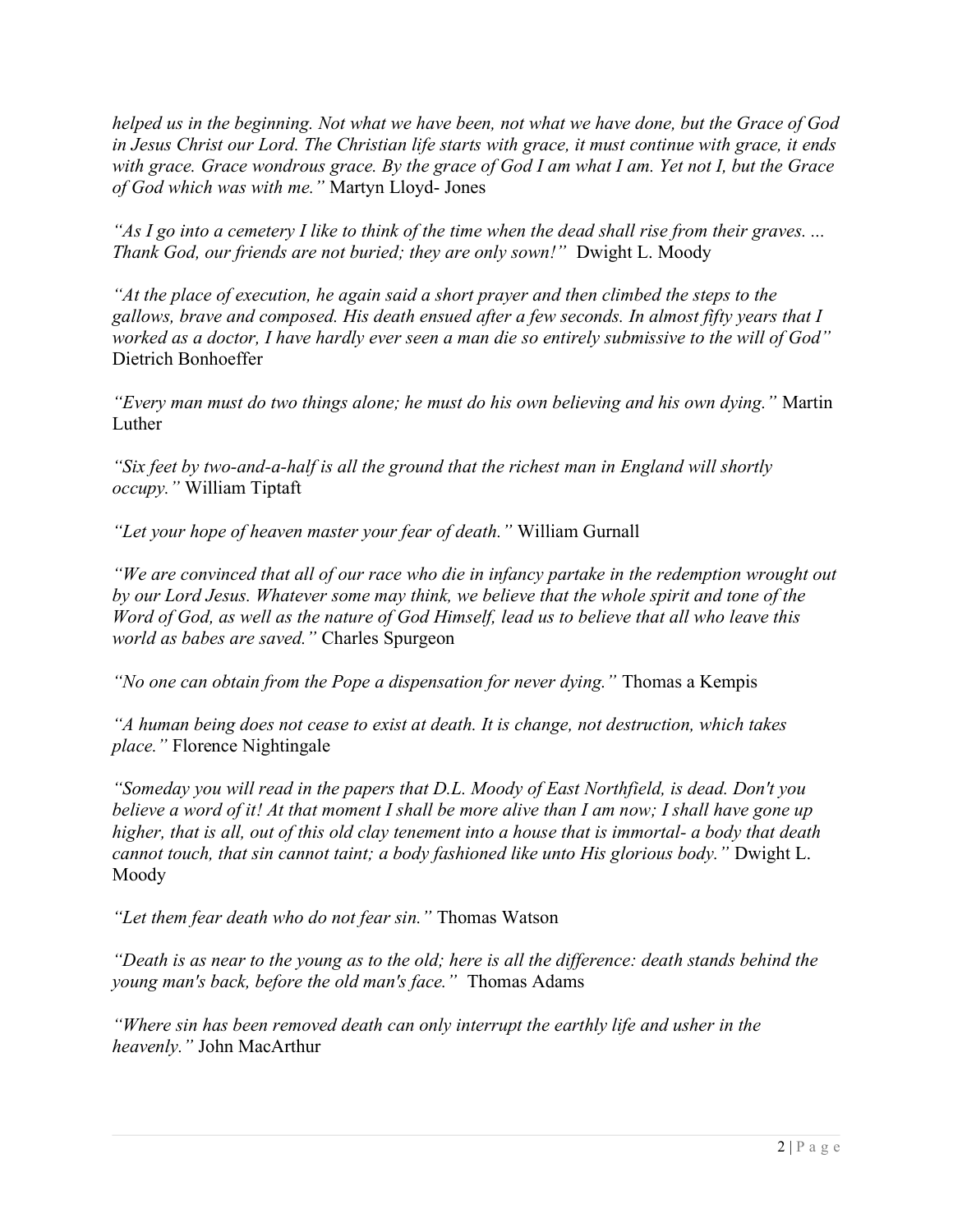Note: What the Bible teaches about Step 12 in the Ordo Salutis (the Order of Salvation) is not often thought about or discussed- much less taught. And the Result of this embarrassing Silence by far too many in the modern Church- is great Confusion. This section of our Study is designed to allow the Light of sacred Scripture to shine on this important Subject so we may "know" what we should believe about this Issue. The Apostle John wrote this in 1Corinthians 2:12&13:

# 12 Now we have received, not the spirit of the world, but the Spirit who is from God, so that we may know the things freely given to us by God,

#### 13 which things we also speak, not in words taught by human wisdom, but in those taught by the Spirit, combining spiritual thoughts with spiritual words.

... so, it is God's Will that we "know the things freely given to us by God". And that *includes* how we should understand "Death and the Intermediate State."

Now we all know what "*Death*" means- but what do we mean by the phrase, the "Intermediate State"? This is the time between the Death of a believer and the final Resurrection where he receives a "glorified" body. And all through the 2,000 years of Church History- there have been various ideas concerning this.

Some have held that during this time- believers are simply unconscious or they possibly may even go "out of existence". And with all due respect to those who hold such views- the Bible simply does NOT teach this.

The biblical Evidence is that our soul continues on after our Death; and each person remains fully conscious in the Intermediate State- while they await their final Destiny of "resurrected Existence" in the new Heavens and new Earth. Please examine what the Apostle Paul taught about this from Philippians 1:21-24:

21 For to me, to live is Christ and to die is gain.

22 But if I am to live on in the flesh, this will mean fruitful labor for me; and I do not know which to choose.

23 But I am hard-pressed from both directions, having the desire to depart and be with Christ, for that is very much better;

24 yet to remain on in the flesh is more necessary for your sake.

In this Passage, Paul called, "Death" two things:

- 1. Gain
- 2. Very Much Better

… and that is NOT the usual way that we describe Death- even for believers. Most of the timewe see Death as a great Loss- and something to mourn and grieve over- even if the person who died has experienced the Miracle of the New Birth. But that is seeing things from the perspective of Man. And as believers, we should at least attempt to see things from the perspective of God- or do what the Puritans called and use the "Logic of Scripture". And that would mean that we see Death as a great "Gain"; and to leave this earth in Death as being "very much better" than staying.

# The Origin of Death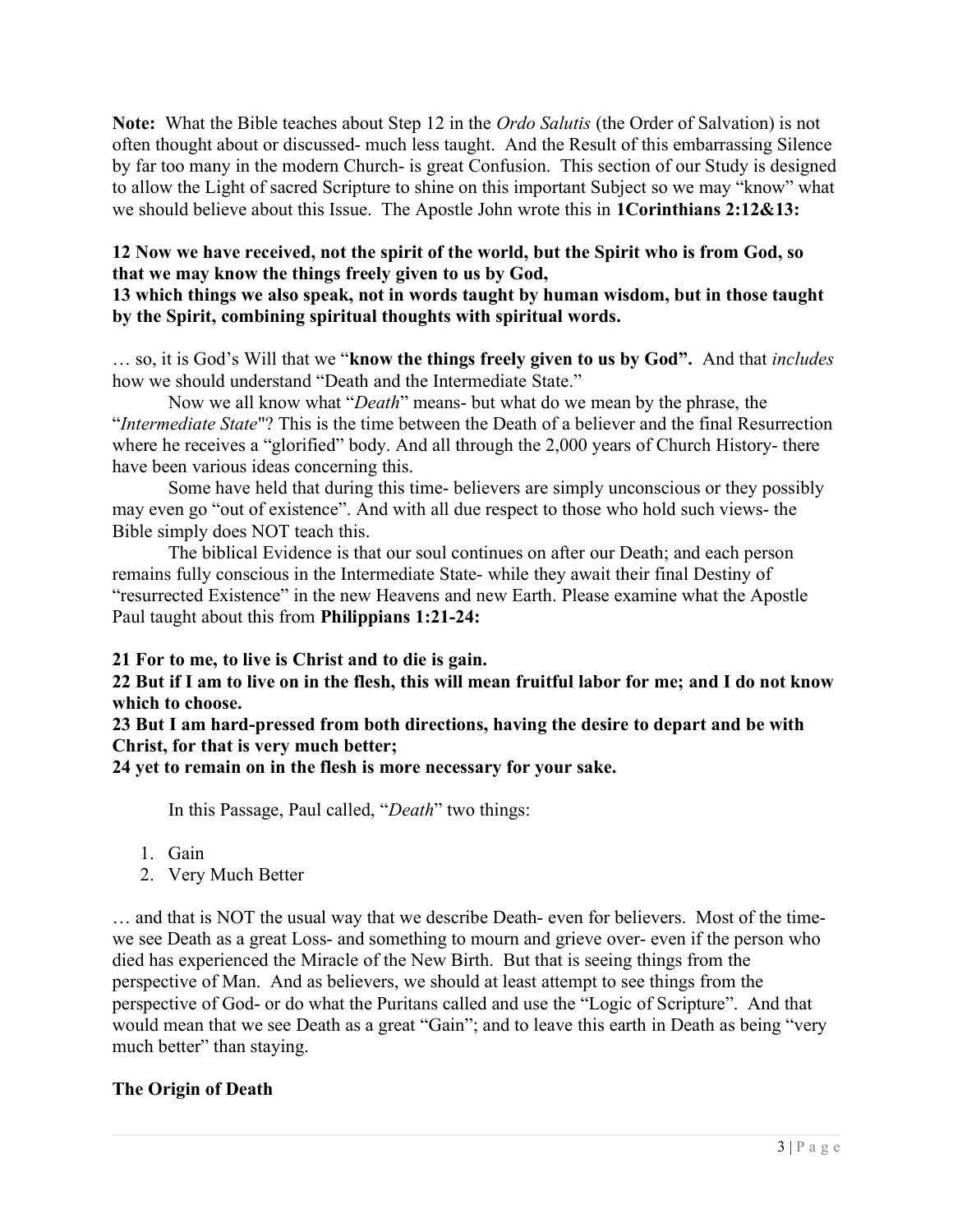Death is the absence of Life. And the Bible teaches that Death is the Result of Sin. And the Sin that results in Death may be our own *personal* Sin or it may be the Original Sin of Adamor a combination of both. In 1Corinthains 15:22a, God the Holy Spirit "moved" on the Apostle Paul to infallibly write this:

#### For as in Adam all die …

… and then he said this in Romans 5:12:

#### Therefore, just as through one man sin entered into the world, and death through sin, and so death spread to all men, because all sinned—

And this tells us many things- among them is the Reality that before Adam sinnednothing died.<sup>1</sup> But after Adam sinned- EVERYTHING died. Plants died; animals died; stars died; galaxies died; and now- people died.

But Sin brought about two kinds of Death:

- 1. Physical
- 2. Eternal

… we die physically now- primarily because of the "Original Sin" of Adam.

#### 1Corinthians 15:22 For as in Adam all die, so also in Christ all will be made alive.

Primarily, we all die (in both ways) because of Adam's Sin that has been imputed to each successive generation through the seed of the Father.<sup>2</sup> But we contribute to both types of Death because of our own Sins as well.

So, it is true to say that we do not become "sinners" because we sin. Instead, we sinbecause we are ALREADY sinners from the very moment of conception.

#### We are Fully Conscious When We Die

Paul spoke of having the desire "to depart and be with Christ, for that is very much better" (Philippians 1:23). Notice first of all that Paul speaks of Death as a "Departure" (from the physical body). But this Departure is NOT into temporary "nothingness" or "unconsciousness"- but to be *with Christ*! And if we are with Christ (after we have died), then we *continue in* "Cognizant Existence" or Existence with full capabilities- including our ability to know and reason.

Notice that Paul speaks of this State as "very much better" than the present State on the earth. It would be very hard to say that about a State of complete unconsciousness. Particularly when we consider that Paul's Passion was to know Christ, it would seem that the reason the State

<sup>&</sup>lt;sup>1</sup> This is one of the most powerful Rebukes against Darwinian Evolution-which requires all species to live and die many times as they evolve. But the Bible clearly teaches that before Adam sinned- nothing died.

<sup>&</sup>lt;sup>2</sup> This is part of the Doctrine of Original Sin. The other part is that, in addition of dying- we are also personally guilty of the Original Sin of Adam because we were in his loins when he sinned.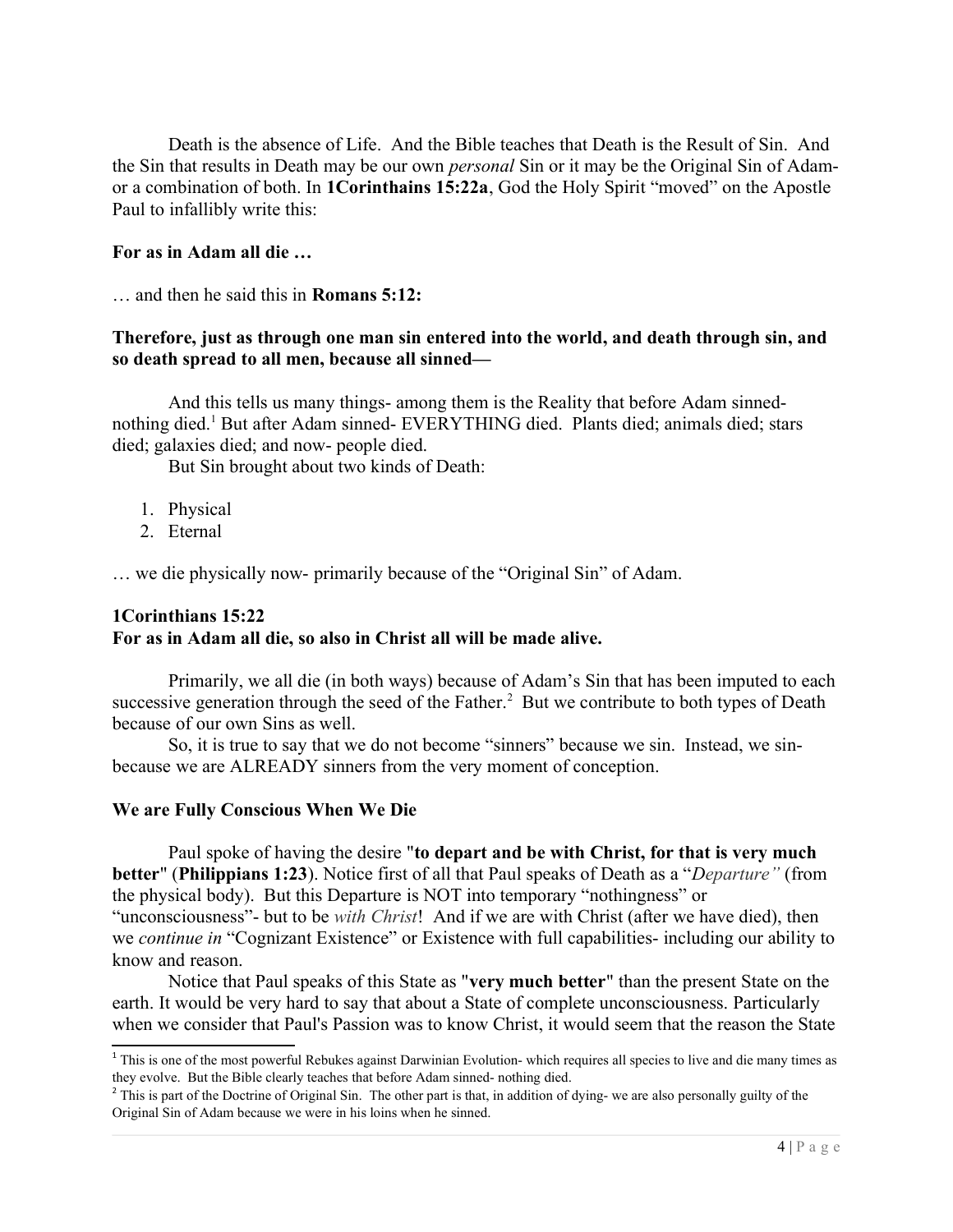beyond Death is so much "better" than this present Life is because we are with Christ and we know it! If we were suddenly unconscious at Death until the Resurrection<sup>3</sup>, wouldn't it be better to remain in this Life because at least then we would have conscious Fellowship with Christ?

Also, in 2Corinthians 5:6, Paul said,

## … while we are at home in the body we are absent from the Lord—

… and then in 2Corinthians 5:6, he said that he would,

#### … prefer rather to be absent from the body and to be at home with the Lord.

Now it is very significant that the Apostle speaks of the possibility of being absent from the physical body. And this implies that we indeed do have souls which continue to exist- even after the body dies. Also, notice again that he speaks of this State of being with the Lord and absent from the body- as his Preference, which indicates (as in Philippians 1:23) that we not only consciously continue to exist between Death and the Resurrection, but that we are very aware of our Existence.

Now even though the Narrative about the thief on the cross has been used by some to prove about every point in Christian Theology, his case is still relevant here:

## Luke 23:43 And He said to him, "Truly I say to you, today you shall be with Me in Paradise.

The Jehovah's Witness's New World Translation purposefully omits the comma after the word, "you" so that this verse reads, "Truly I say to you today, you shall be with Me in Paradise,"- giving the impression that "today" refers simply to the time of Jesus' Statement and NOT that the thief would be in Paradise on the same day as Jesus spoke.

Now the ONLY reason they do this- is because that Statement contradicts what they *already* believe about Death- and they have no problem altering the Bible to make it "fit in" with their own Doctrine. But the context of this verse *demands* that the "today" refers to when the thief on the cross would be with Jesus in Paradise, because Jesus is responding to his request in the previous verse:

## Luke 23:42 Jesus, remember me when You come in Your kingdom!

… and the response,

#### Truly I say to you, today you shall be with Me in Paradise

… can, in this context, ONLY be taken to mean, "Not only will I remember you when I come in my Kingdom, but already today you shall be with me in Heaven."

Also, The Revelation 6:9 speaks of John seeing underneath the altar,

<sup>&</sup>lt;sup>3</sup> This is the false Teaching of "soul sleep"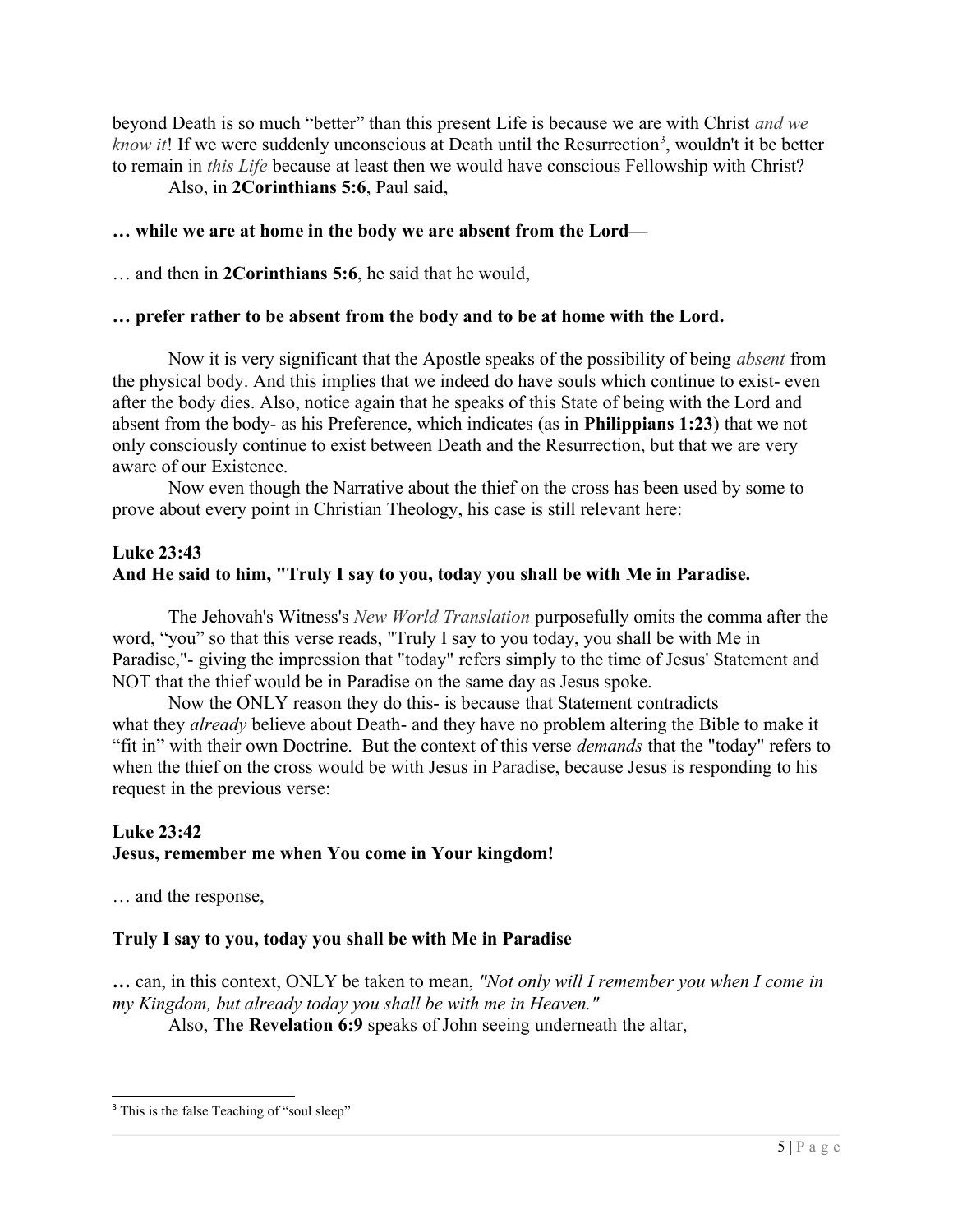## … the souls of those who had been slain because of the word of God, and because of the testimony which they had maintained;

These individuals are surely NOT in a State of "Soul Sleep" because in the next verse they cry out with a loud voice,

## … How long, O Lord, holy and true, will You refrain from judging and avenging our blood on those who dwell on the earth? (The Revelation 6:10b)

… showing that they are fully conscious; fully aware of what is going on around them; and able to communicate.

## Reincarnation Versus Resurrection

Reincarnation: The concept that the "non-physical essence" of a living being (his soul) begins a new Life in a different physical form or body after biological Death. According to several religions, Reincarnation usually occurs multiple times.

Resurrection: The concept that the "non-physical essence" of a living being (his soul) is raised from the dead in a physical, glorified body that will live forever. Resurrection usually only happens one time.

According to the Bible, at some point in the future- our physical bodies will be raisednot spiritually or ethereally, but physically and materially. Our souls will then be reunited with our transformed physical bodies- which have been brought back to Life from the Dead.

So, to even discuss a Resurrection implies "physicality."

Matthew 22:23-32

23 On that day some Sadducees (who say there is no resurrection) came to Jesus and questioned Him,

24 asking, "Teacher, Moses said, 'IF A MAN DIES HAVING NO CHILDREN, HIS BROTHER AS NEXT OF KIN SHALL MARRY HIS WIFE, AND RAISE UP CHILDREN FOR HIS BROTHER.'

25 Now there were seven brothers with us; and the first married and died, and having no children left his wife to his brother;

26 so also the second, and the third, down to the seventh.

27 Last of all, the woman died.

28 In the resurrection, therefore, whose wife of the seven will she be? For they all had married her."

29 But Jesus answered and said to them, "You are mistaken, not understanding the Scriptures nor the power of God.

30 For in the resurrection they neither marry nor are given in marriage, but are like angels in heaven.

31 But regarding the resurrection of the dead, have you not read what was spoken to you by God: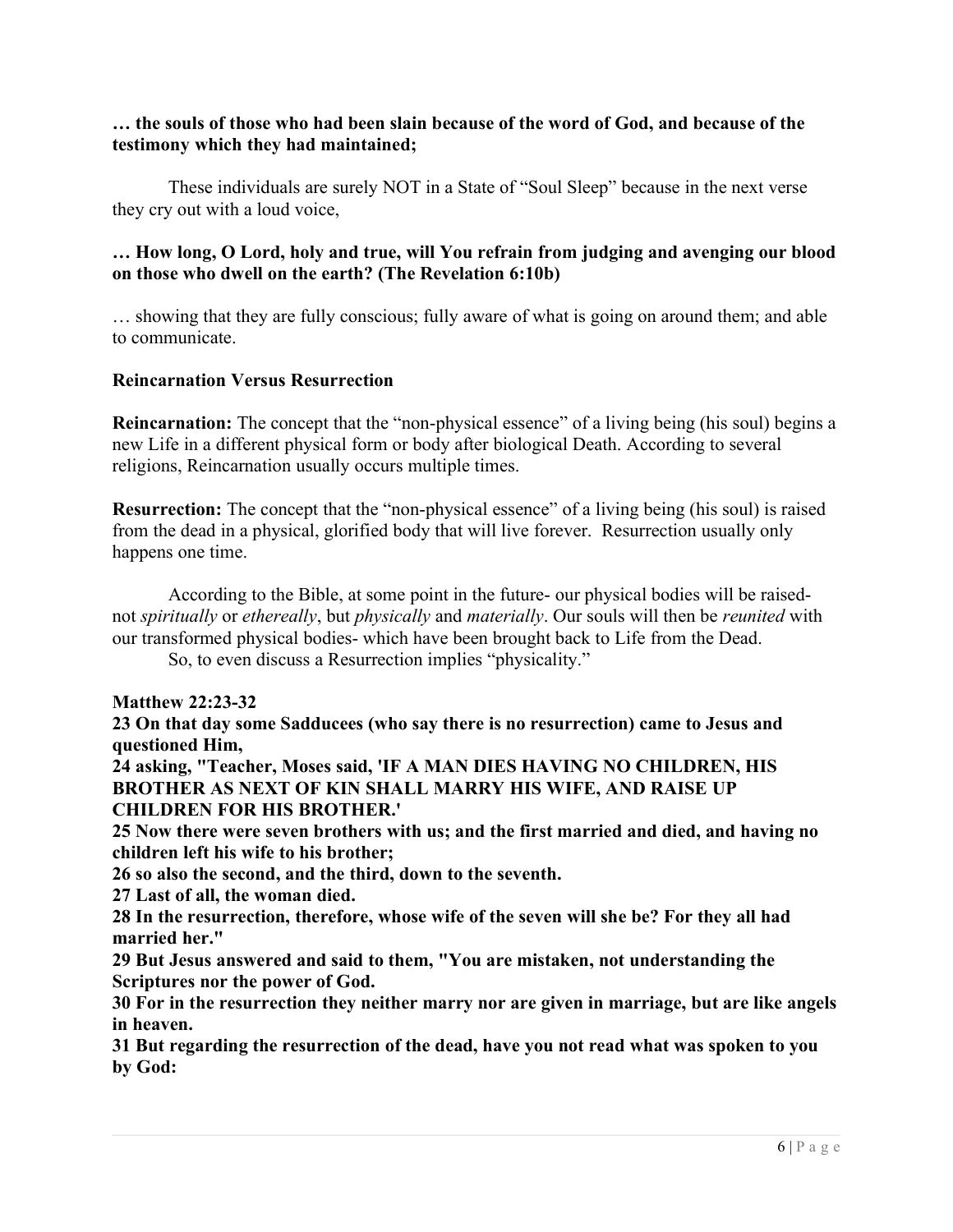## 32 'I AM THE GOD OF ABRAHAM, AND THE GOD OF ISAAC, AND THE GOD OF JACOB'? He is not the God of the dead but of the living."

Luke 14:12-15

12 And He also went on to say to the one who had invited Him, "When you give a luncheon or a dinner, do not invite your friends or your brothers or your relatives or rich neighbors, otherwise they may also invite you in return and that will be your repayment.

13 But when you give a reception, invite the poor, the crippled, the lame, the blind, 14 and you will be blessed, since they do not have the means to repay you; for you will be repaid at the resurrection of the righteous."

15 When one of those who were reclining at the table with Him heard this, he said to Him, "Blessed is everyone who will eat bread in the kingdom of God!"

1Corinthians 15:35-58

35 But someone will say, "How are the dead raised? And with what kind of body do they come?"

36 You fool! That which you sow does not come to life unless it dies;

37 and that which you sow, you do not sow the body which is to be, but a bare grain, perhaps of wheat or of something else.

38 But God gives it a body just as He wished, and to each of the seeds a body of its own. 39 All flesh is not the same flesh, but there is one flesh of men, and another flesh of beasts, and another flesh of birds, and another of fish.

40 There are also heavenly bodies and earthly bodies, but the glory of the heavenly is one, and the glory of the earthly is another.

41 There is one glory of the sun, and another glory of the moon, and another glory of the stars; for star differs from star in glory.

42 So also is the resurrection of the dead. It is sown a perishable body, it is raised an imperishable body;

43 it is sown in dishonor, it is raised in glory; it is sown in weakness, it is raised in power; 44 it is sown a natural body, it is raised a spiritual body. If there is a natural body, there is also a spiritual body.

45 So also it is written, "The first MAN, Adam, BECAME A LIVING SOUL." The last Adam became a life-giving spirit.

46 However, the spiritual is not first, but the natural; then the spiritual.

47 The first man is from the earth, earthy; the second man is from heaven.

48 As is the earthy, so also are those who are earthy; and as is the heavenly, so also are those who are heavenly.

49 Just as we have borne the image of the earthy, we will also bear the image of the heavenly.

50 Now I say this, brethren, that flesh and blood cannot inherit the kingdom of God; nor does the perishable inherit the imperishable.

51 Behold, I tell you a mystery; we will not all sleep, but we will all be changed,

52 in a moment, in the twinkling of an eye, at the last trumpet; for the trumpet will sound, and the dead will be raised imperishable, and we will be changed.

53 For this perishable must put on the imperishable, and this mortal must put on immortality.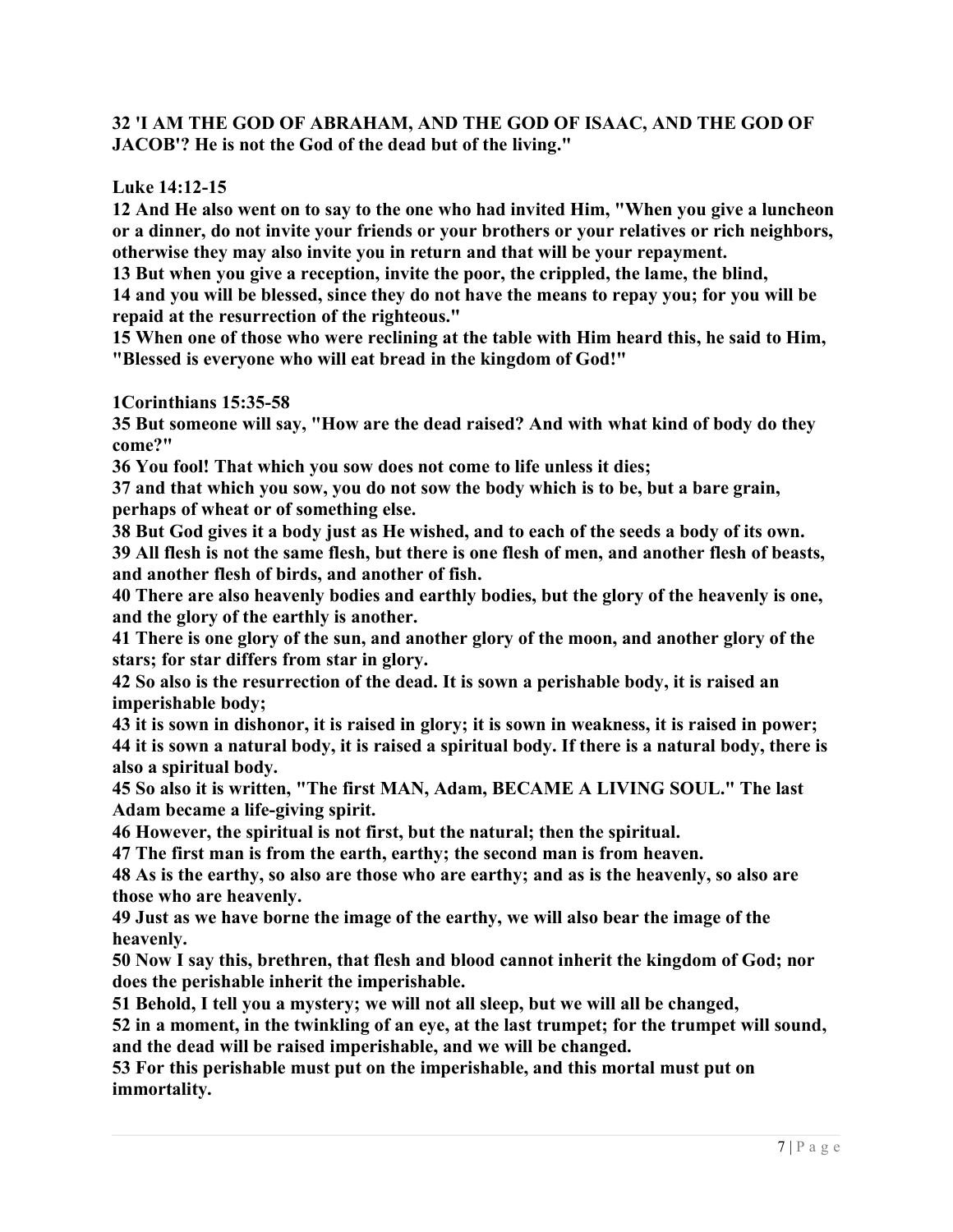54 But when this perishable will have put on the imperishable, and this mortal will have put on immortality, then will come about the saying that is written, "DEATH IS SWALLOWED UP in victory.

55 "O DEATH, WHERE IS YOUR VICTORY? O DEATH, WHERE IS YOUR STING?" 56 The sting of death is sin, and the power of sin is the law;

57 but thanks be to God, who gives us the victory through our Lord Jesus Christ. 58 Therefore, my beloved brethren, be steadfast, immovable, always abounding in the work of the Lord, knowing that your toil is not in vain in the Lord.

1Thessalonians 4:13-18

13 But we do not want you to be uninformed, brethren, about those who are asleep, so that you will not grieve as do the rest who have no hope.

14 For if we believe that Jesus died and rose again, even so God will bring with Him those who have fallen asleep in Jesus.

15 For this we say to you by the word of the Lord, that we who are alive and remain until the coming of the Lord, will not precede those who have fallen asleep.

16 For the Lord Himself will descend from heaven with a shout, with the voice of the archangel and with the trumpet of God, and the dead in Christ will rise first.

17 Then we who are alive and remain will be caught up together with them in the clouds to meet the Lord in the air, and so we shall always be with the Lord.

18 Therefore comfort one another with these words.

Then we must realize that Jesus' resurrected Body is the Pattern for our resurrected bodies.

# Philippians 3:20&21

20 For our citizenship is in heaven, from which also we eagerly wait for a Savior, the Lord Jesus Christ;

21 who will transform the body of our humble state into conformity with the body of His glory, by the exertion of the power that He has even to subject all things to Himself.

… and we know that Jesus had a real, physical Body AFTER His Resurrection because He appeared to the Disciples; spoke to them; taught them; and ate with them.

#### Matthew 28:9&10

9 And behold, Jesus met them and greeted them. And they came up and took hold of His feet and worshiped Him.

10 Then Jesus said to them, "Do not be afraid; go and take word to My brethren to leave for Galilee, and there they will see Me."

Mark 16:9-14

9 [Now after He had risen early on the first day of the week, He first appeared to Mary Magdalene, from whom He had cast out seven demons.

10 She went and reported to those who had been with Him, while they were mourning and weeping.

11 When they heard that He was alive and had been seen by her, they refused to believe it.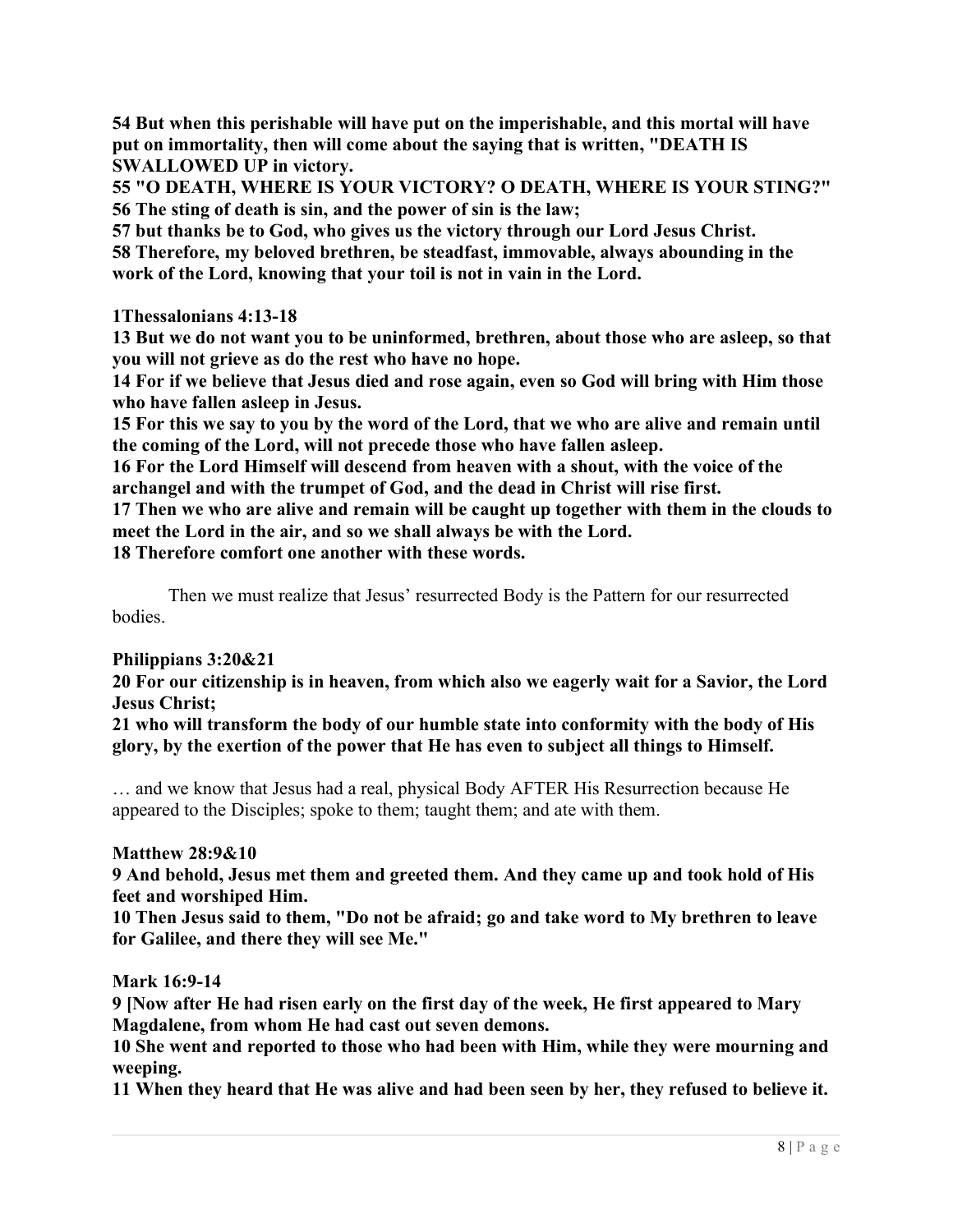12 After that, He appeared in a different form to two of them while they were walking along on their way to the country.

13 They went away and reported it to the others, but they did not believe them either. 14 Afterward He appeared to the eleven themselves as they were reclining at the table; and He reproached them for their unbelief and hardness of heart, because they had not believed those who had seen Him after He had risen.

Luke 24:13-49

13 And behold, two of them were going that very day to a village named Emmaus, which was about seven miles from Jerusalem.

14 And they were talking with each other about all these things which had taken place. 15 While they were talking and discussing, Jesus Himself approached and began traveling with them.

16 But their eyes were prevented from recognizing Him.

17 And He said to them, "What are these words that you are exchanging with one another as you are walking?" And they stood still, looking sad.

18 One of them, named Cleopas, answered and said to Him, "Are You the only one visiting Jerusalem and unaware of the things which have happened here in these days?"

19 And He said to them, "What things?" And they said to Him, "The things about Jesus the Nazarene, who was a prophet mighty in deed and word in the sight of God and all the people,

20 and how the chief priests and our rulers delivered Him to the sentence of death, and crucified Him.

21 But we were hoping that it was He who was going to redeem Israel. Indeed, besides all this, it is the third day since these things happened.

22 But also some women among us amazed us. When they were at the tomb early in the morning,

23 and did not find His body, they came, saying that they had also seen a vision of angels who said that He was alive.

24 Some of those who were with us went to the tomb and found it just exactly as the women also had said; but Him they did not see."

25 And He said to them, "O foolish men and slow of heart to believe in all that the prophets have spoken!

26 Was it not necessary for the Christ to suffer these things and to enter into His glory?" 27 Then beginning with Moses and with all the prophets, He explained to them the things concerning Himself in all the Scriptures.

28 And they approached the village where they were going, and He acted as though He were going farther.

29 But they urged Him, saying, "Stay with us, for it is getting toward evening, and the day is now nearly over." So He went in to stay with them.

30 When He had reclined at the table with them, He took the bread and blessed it, and breaking it, He began giving it to them.

31 Then their eyes were opened and they recognized Him; and He vanished from their sight.

32 They said to one another, "Were not our hearts burning within us while He was speaking to us on the road, while He was explaining the Scriptures to us?"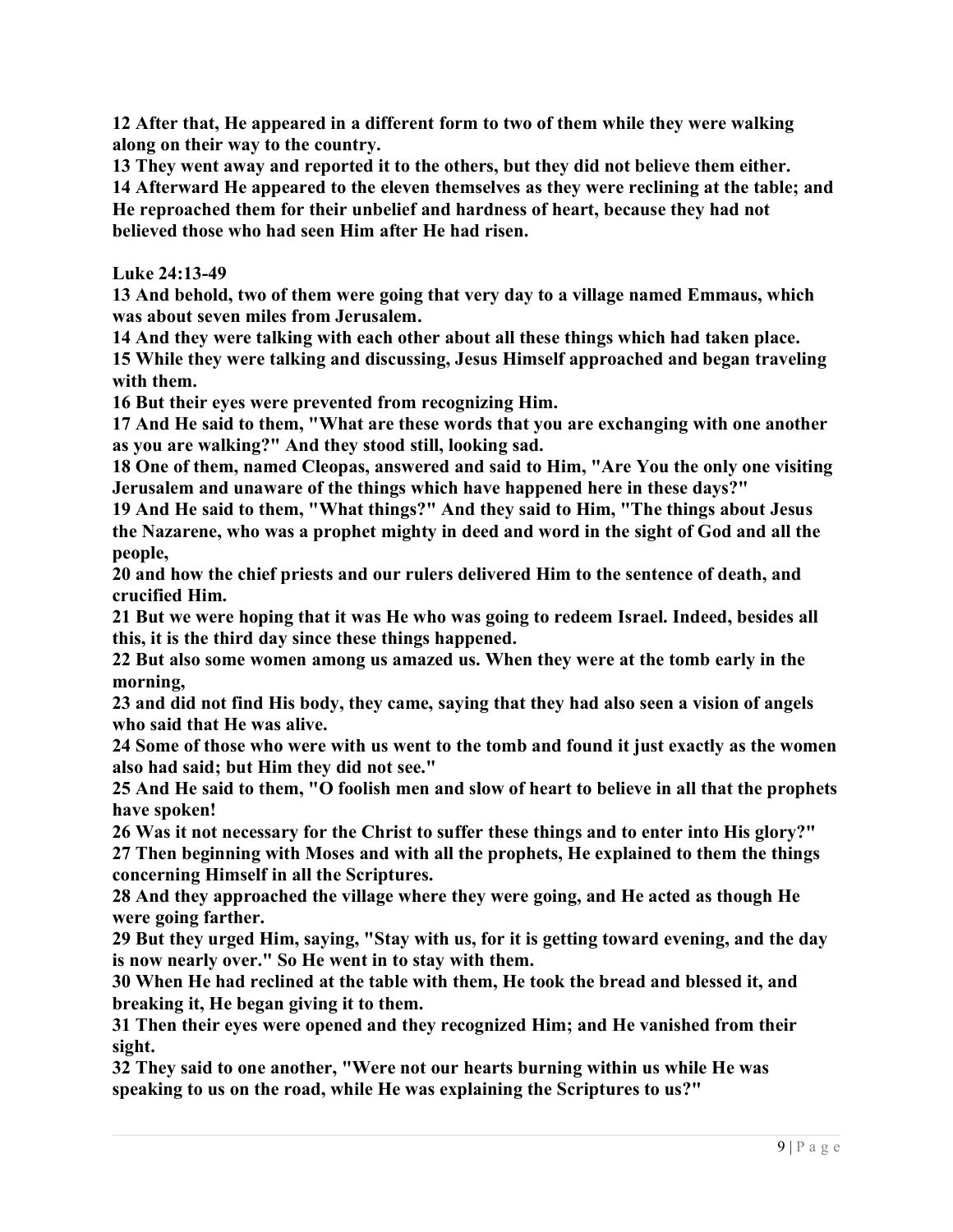33 And they got up that very hour and returned to Jerusalem, and found gathered together the eleven and those who were with them,

34 saying, "The Lord has really risen and has appeared to Simon."

35 They began to relate their experiences on the road and how He was recognized by them in the breaking of the bread.

36 While they were telling these things, He Himself stood in their midst and said to them, "Peace be to you."

37 But they were startled and frightened and thought that they were seeing a spirit. 38 And He said to them, "Why are you troubled, and why do doubts arise in your hearts? 39 See My hands and My feet, that it is I Myself; touch Me and see, for a spirit does not have flesh and bones as you see that I have."

40 And when He had said this, He showed them His hands and His feet.

41 While they still could not believe it because of their joy and amazement, He said to them, "Have you anything here to eat?"

42 They gave Him a piece of a broiled fish;

43 and He took it and ate it before them.

44 Now He said to them, "These are My words which I spoke to you while I was still with you, that all things which are written about Me in the Law of Moses and the Prophets and the Psalms must be fulfilled."

45 Then He opened their minds to understand the Scriptures,

46 and He said to them, "Thus it is written, that the Christ would suffer and rise again from the dead the third day,

47 and that repentance for forgiveness of sins would be proclaimed in His name to all the nations, beginning from Jerusalem.

48 "You are witnesses of these things.

49 "And behold, I am sending forth the promise of My Father upon you; but you are to stay in the city until you are clothed with power from on high."

John 20:11-21:25

11 But Mary was standing outside the tomb weeping; and so, as she wept, she stooped and looked into the tomb;

12 and she saw two angels in white sitting, one at the head and one at the feet, where the body of Jesus had been lying.

13 And they said to her, "Woman, why are you weeping?" She said to them, "Because they have taken away my Lord, and I do not know where they have laid Him."

14 When she had said this, she turned around and saw Jesus standing there, and did not know that it was Jesus.

15 Jesus said to her, "Woman, why are you weeping? Whom are you seeking?" Supposing Him to be the gardener, she said to Him, "Sir, if you have carried Him away, tell me where you have laid Him, and I will take Him away."

16 Jesus said to her, "Mary!" She turned and said to Him in Hebrew, "Rabboni!" (which means, Teacher).

17 Jesus said to her, "Stop clinging to Me, for I have not yet ascended to the Father; but go to My brethren and say to them, 'I ascend to My Father and your Father, and My God and your God.'"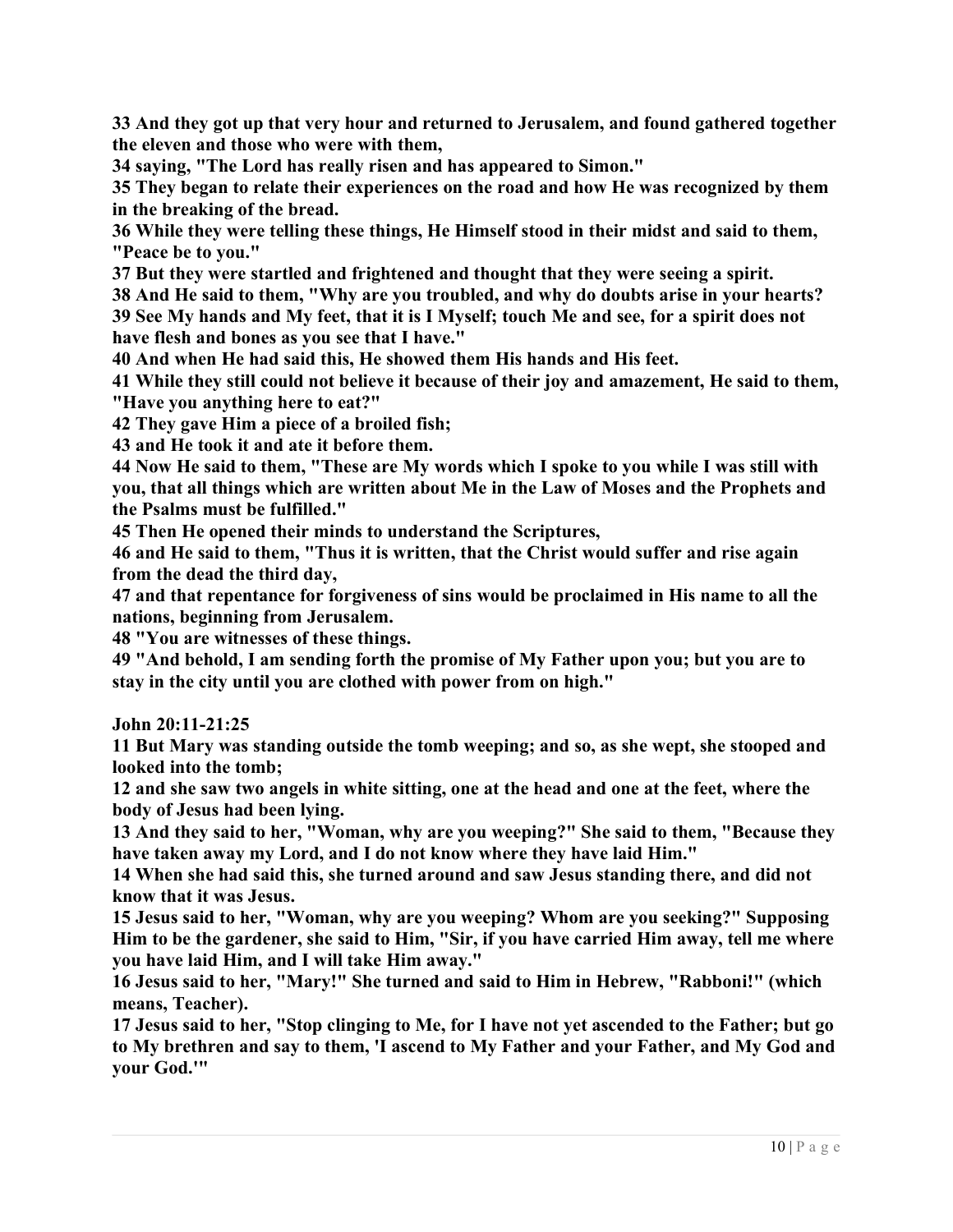18 Mary Magdalene came, announcing to the disciples, "I have seen the Lord," and that He had said these things to her.

19 So when it was evening on that day, the first day of the week, and when the doors were shut where the disciples were, for fear of the Jews, Jesus came and stood in their midst and said to them, "Peace be with you."

20 And when He had said this, He showed them both His hands and His side. The disciples then rejoiced when they saw the Lord.

21 So Jesus said to them again, "Peace be with you; as the Father has sent Me, I also send you."

22 And when He had said this, He breathed on them and said to them, "Receive the Holy Spirit.

23 If you forgive the sins of any, their sins have been forgiven them; if you retain the sins of any, they have been retained."

24 But Thomas, one of the twelve, called Didymus, was not with them when Jesus came. 25 So the other disciples were saying to him, "We have seen the Lord!" But he said to them, "Unless I see in His hands the imprint of the nails, and put my finger into the place of the nails, and put my hand into His side, I will not believe."

26 After eight days His disciples were again inside, and Thomas with them. Jesus came, the doors having been shut, and stood in their midst and said, "Peace be with you."

27 Then He said to Thomas, "Reach here with your finger, and see My hands; and reach here your hand and put it into My side; and do not be unbelieving, but believing."

28 Thomas answered and said to Him, "My Lord and my God!"

29 Jesus said to him, "Because you have seen Me, have you believed? Blessed are they who did not see, and yet believed."

30 Therefore many other signs Jesus also performed in the presence of the disciples, which are not written in this book;

31 but these have been written so that you may believe that Jesus is the Christ, the Son of God; and that believing you may have life in His name.

21:1 After these things Jesus manifested Himself again to the disciples at the Sea of Tiberias, and He manifested Himself in this way.

2 Simon Peter, and Thomas called Didymus, and Nathanael of Cana in Galilee, and the sons of Zebedee, and two others of His disciples were together.

3 Simon Peter said to them, "I am going fishing." They said to him," We will also come with you." They went out and got into the boat; and that night they caught nothing. 4 But when the day was now breaking, Jesus stood on the beach; yet the disciples did not know that it was Jesus.

5 So Jesus said to them, "Children, you do not have any fish, do you?" They answered Him, "No."

6 And He said to them, "Cast the net on the right-hand side of the boat and you will find a catch." So they cast, and then they were not able to haul it in because of the great number of fish.

7 Therefore that disciple whom Jesus loved said to Peter, "It is the Lord." So when Simon Peter heard that it was the Lord, he put his outer garment on (for he was stripped for work), and threw himself into the sea.

8 But the other disciples came in the little boat, for they were not far from the land, but about one hundred yards away, dragging the net full of fish.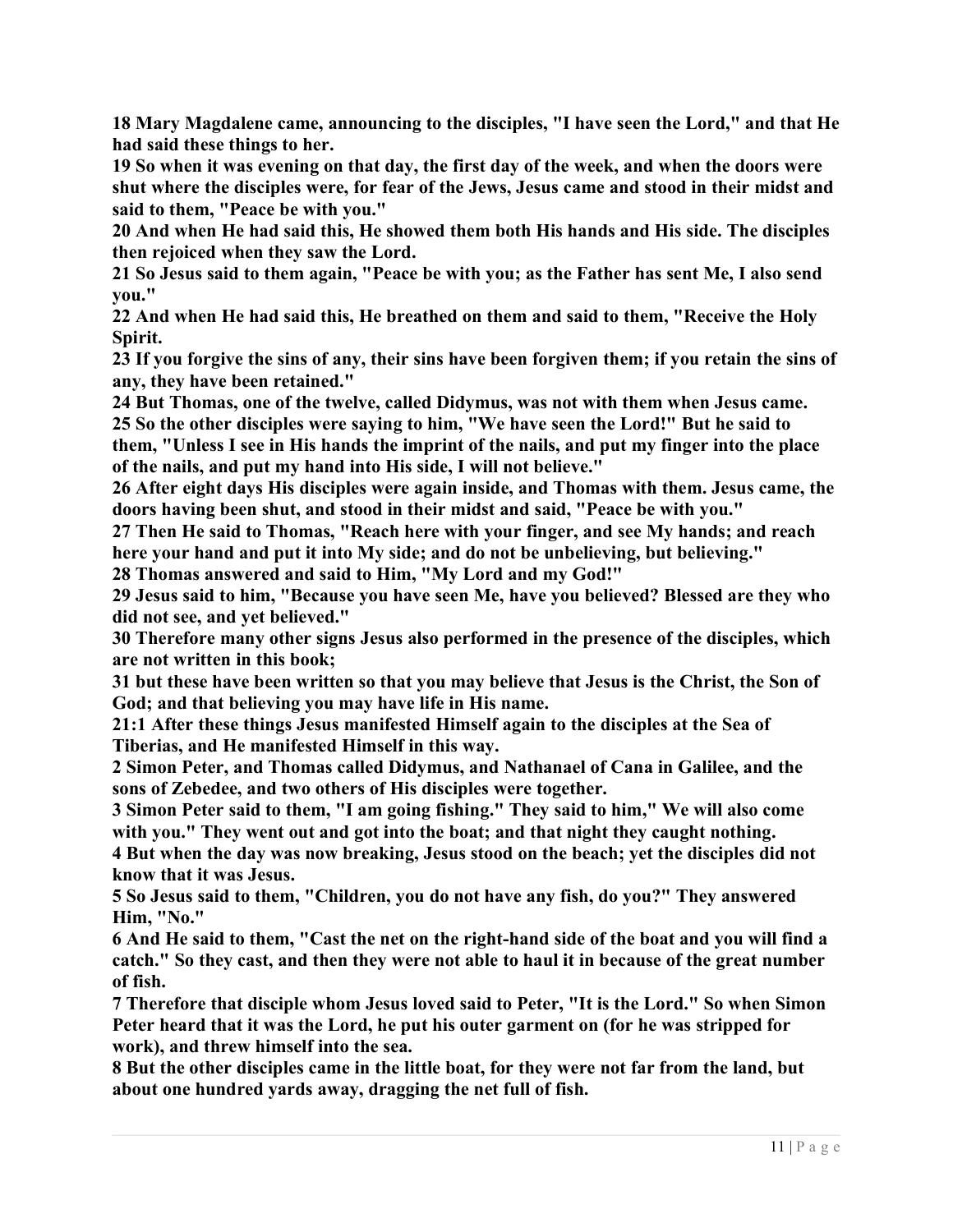9 So when they got out on the land, they saw a charcoal fire already laid and fish placed on it, and bread.

10 Jesus said to them, "Bring some of the fish which you have now caught."

11 Simon Peter went up and drew the net to land, full of large fish, a hundred and fifty-

three; and although there were so many, the net was not torn. Jesus Provides

12 Jesus said to them, "Come and have breakfast." None of the disciples ventured to question Him, "Who are You?" knowing that it was the Lord.

13 Jesus came and took the bread and gave it to them, and the fish likewise.

14 This is now the third time that Jesus was manifested to the disciples, after He was raised from the dead.

15 So when they had finished breakfast, Jesus said to Simon Peter, "Simon, son of John, do you love Me more than these?" He said to Him, "Yes, Lord; You know that I love You." He said to him, "Tend My lambs."

16 He said to him again a second time, "Simon, son of John, do you love Me?" He said to Him, "Yes, Lord; You know that I love You." He said to him, "Shepherd My sheep."

17 He said to him the third time, "Simon, son of John, do you love Me?" Peter was grieved because He said to him the third time, "Do you love Me?" And he said to Him, "Lord, You know all things; You know that I love You." Jesus said to him, "Tend My sheep."

18 Truly, truly, I say to you, when you were younger, you used to gird yourself and walk wherever you wished; but when you grow old, you will stretch out your hands and someone else will gird you, and bring you where you do not wish to go."

19 Now this He said, signifying by what kind of death he would glorify God. And when He had spoken this, He said to him, "Follow Me!"

20 Peter, turning around, saw the disciple whom Jesus loved following them; the one who also had leaned back on His bosom at the supper and said, "Lord, who is the one who betrays You?"

21 So Peter seeing him said to Jesus, "Lord, and what about this man?"

22 Jesus said to him, "If I want him to remain until I come, what is that to you? You follow Me!"

23 Therefore this saying went out among the brethren that that disciple would not die; yet Jesus did not say to him that he would not die, but only, "If I want him to remain until I come, what is that to you?"

24 This is the disciple who is testifying to these things and wrote these things, and we know that his testimony is true.

25 And there are also many other things which Jesus did, which if they were written in detail, I suppose that even the world itself would not contain the books that would be written.

To speak of a "Resurrection" of the dead"- is to imply living, breathing "physicality".

#### Matthew 22:30-32

30 "For in the resurrection they neither marry nor are given in marriage, but are like angels in heaven.

31 "But regarding the resurrection of the dead, have you not read what was spoken to you by God:

32 'I AM THE GOD OF ABRAHAM, AND THE GOD OF ISAAC, AND THE GOD OF JACOB'? He is not the God of the dead but of the living."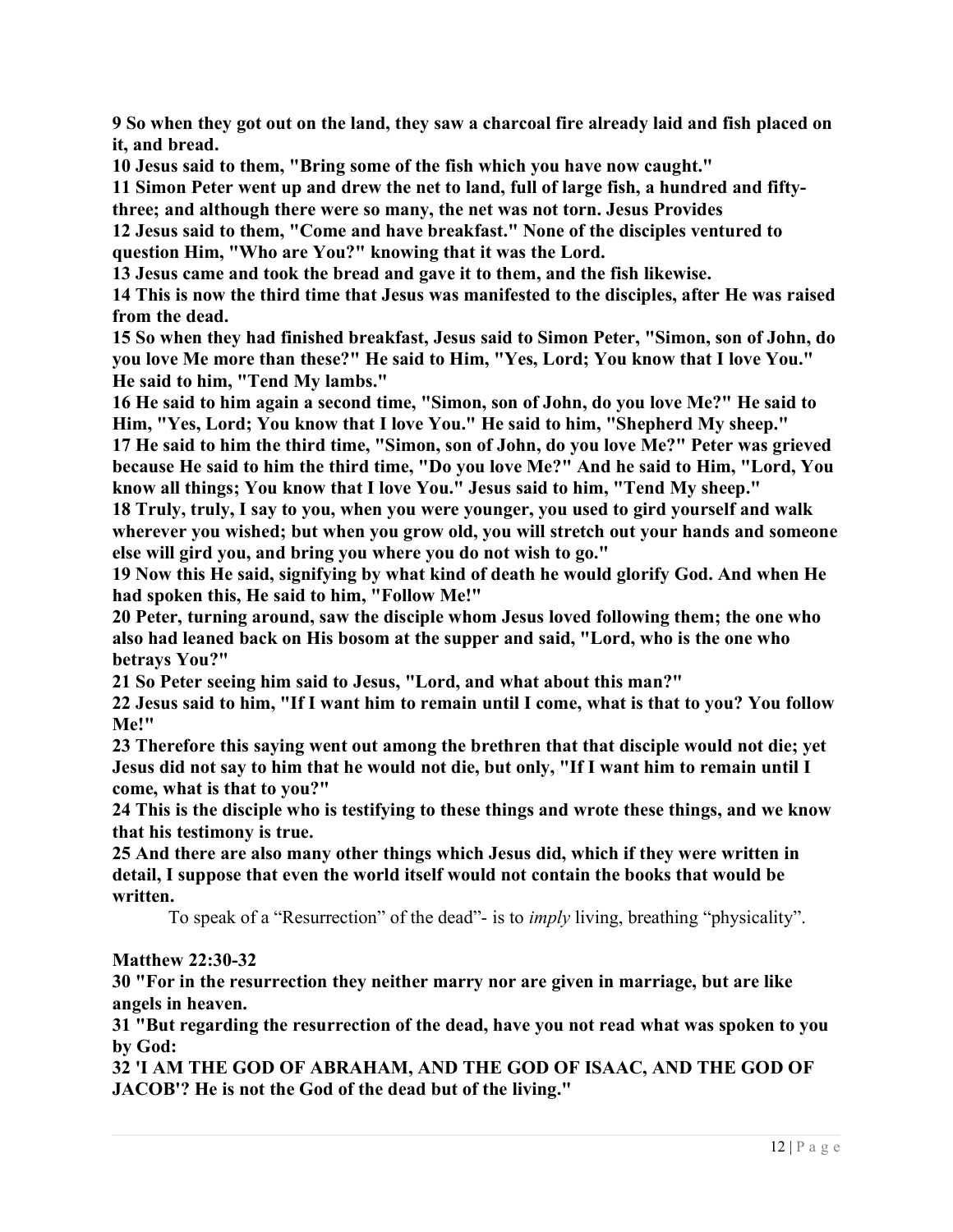Luke 14:12-14

"When you give a luncheon or a dinner, do not invite your friends or your brothers or your relatives or rich neighbors, otherwise they may also invite you in return and that will be your repayment.

13 "But when you give a reception, invite the poor, the crippled, the lame, the blind, 14 and you will be blessed, since they do not have the means to repay you; for you will be repaid at the resurrection of the righteous."

#### 1Corinthians 15:51-58

51 Behold, I tell you a mystery; we will not all sleep, but we will all be changed, 52 in a moment, in the twinkling of an eye, at the last trumpet; for the trumpet will sound, and the dead will be raised imperishable, and we will be changed.

53 For this perishable must put on the imperishable, and this mortal must put on immortality.

54 But when this perishable will have put on the imperishable, and this mortal will have put on immortality, then will come about the saying that is written, "DEATH IS SWALLOWED UP in victory.

55 "O DEATH, WHERE IS YOUR VICTORY? O DEATH, WHERE IS YOUR STING?" 56 The sting of death is sin, and the power of sin is the law;

57 but thanks be to God, who gives us the victory through our Lord Jesus Christ.

58 Therefore, my beloved brethren, be steadfast, immovable, always abounding in the work of the Lord, knowing that your toil is not in vain in the Lord.

#### 1Thessalonians 4:16-18

16 For the Lord Himself will descend from heaven with a shout, with the voice of the archangel and with the trumpet of God, and the dead in Christ will rise first. 17 Then we who are alive and remain will be caught up together with them in the clouds to meet the Lord in the air, and so we shall always be with the Lord. 18 Therefore comfort one another with these words.

… and these verses give us insight into how the Resurrection will be. The Bible simply has no categories for the Concept of a resurrected body that remains dead and physically lying in a grave.

Philippians 3:20&21 teaches us that Christ's resurrection Body is the "Pattern" of our resurrection body:

20 For our citizenship is in heaven, from which also we eagerly wait for a Savior, the Lord Jesus Christ;

21 who will transform the body of our humble state into conformity with the body of His glory, by the exertion of the power that He has even to subject all things to Himself.

We know that Jesus was raised in a physical Body because the disciples ate with Him after the Resurrection:

#### The Acts 10:40&41 40 "God raised Him up on the third day and granted that He become visible,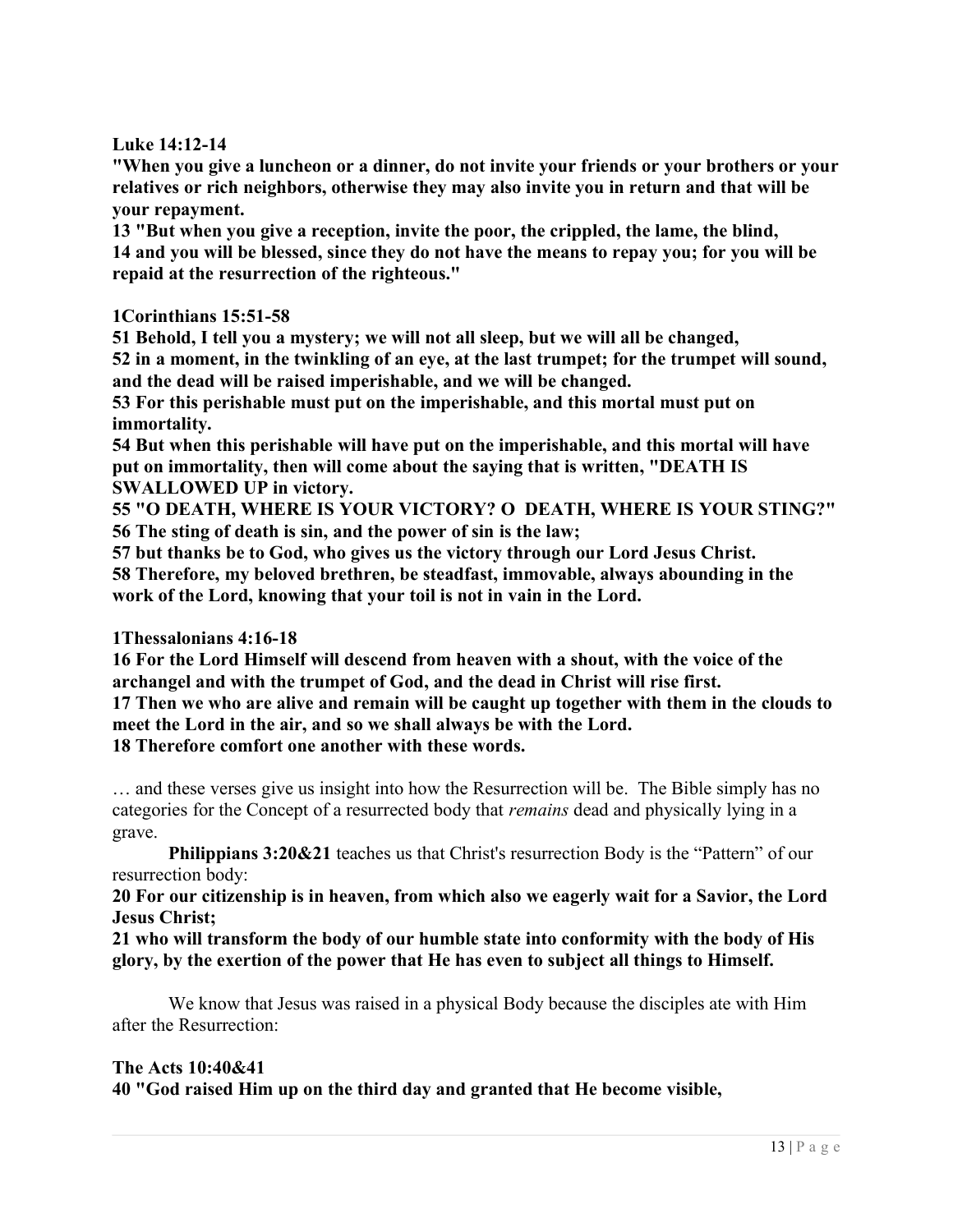41 not to all the people, but to witnesses who were chosen beforehand by God, that is, to us who ate and drank with Him after He arose from the dead.

… and they touched Him

#### Matthew 28:9

And behold, Jesus met them and greeted them. And they came up and took hold of His feet and worshiped Him.

#### John 20:27&28

27 Then He said to Thomas, "Reach here with your finger, and see My hands; and reach here your hand and put it into My side; and do not be unbelieving, but believing." 28 Thomas answered and said to Him, "My Lord and my God!"

Also, Jesus outright declared that His resurrection Body was "physical and touchable" and that He was NOT a "spirit".

#### Luke 24:39-43

39 "See My hands and My feet, that it is I Myself; touch Me and see, for a spirit does not have flesh and bones as you see that I have."

40 And when He had said this, He showed them His hands and His feet.

41 While they still could not believe it because of their joy and amazement, He said to them, "Have you anything here to eat?"

42 They gave Him a piece of a broiled fish;

43 and He took it and ate it before them.

#### The Acts 13:32&33

32 And we preach to you the good news of the promise made to the fathers, 33 that God has fulfilled this promise to our children in that He raised up Jesus, as it is also written in the second Psalm, 'YOU ARE MY SON; TODAY I HAVE BEGOTTEN YOU.'

… and since Christ's Resurrection is the Pattern of our own resurrection, we will therefore be raised in a physical body as well.

Romans 8:19-23 speaks of waiting for "the redemption of our bodies" (v. 23). So, our bodies are NOT going to be thrown away. They are going to be renewed, restored, and revitalized- even resurrected!

#### Romans 8:19-23

19 For the anxious longing of the creation waits eagerly for the revealing of the sons of God.

20 For the creation was subjected to futility, not willingly, but because of Him who subjected it, in hope

21 that the creation itself also will be set free from its slavery to corruption into the freedom of the glory of the children of God.

22 For we know that the whole creation groans and suffers the pains of childbirth together until now.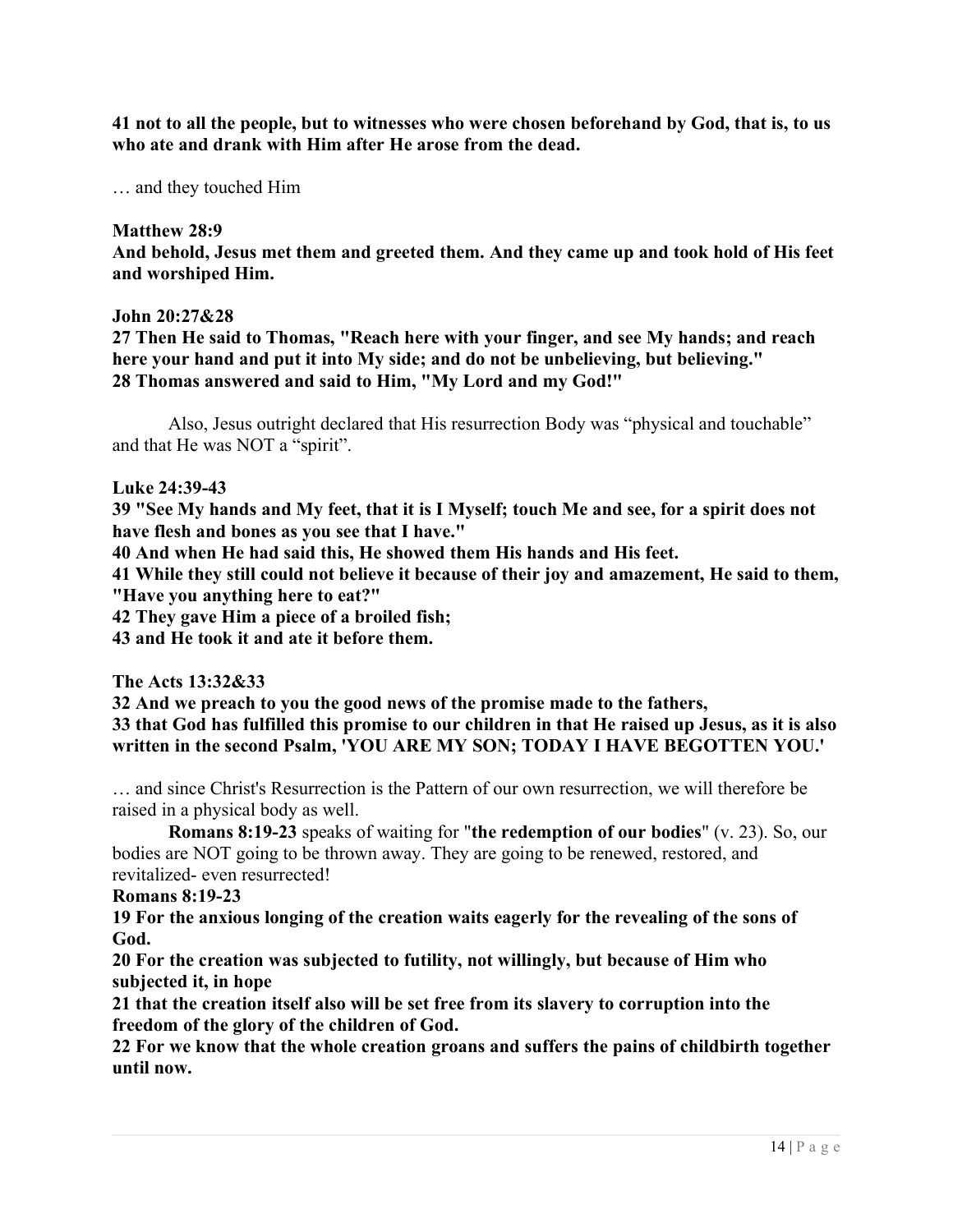## 23 And not only this, but also we ourselves, having the first fruits of the Spirit, even we ourselves groan within ourselves, waiting eagerly for our adoption as sons, the redemption of our body.

Also, in John 5:28&29, Jesus spoke of the Resurrection as involving the "coming forth" of individuals out of their tombs, which clearly indicates a physical concept of the Resurrection:

#### John 5:28&29

28 Do not marvel at this; for an hour is coming, in which all who are in the tombs will hear His voice,

29 and will come forth; those who did the good deeds to a resurrection of life, those who committed the evil deeds to a resurrection of judgment.

Finally, the Old Testament also speaks of the Resurrection as being physical:

#### Daniel 12:1&2

1 "Now at that time Michael, the great prince who stands guard over the sons of your people, will arise. And there will be a time of distress such as never occurred since there was a nation until that time; and at that time your people, everyone who is found written in the book, will be rescued.

2 "Many of those who sleep in the dust of the ground will awake, these to everlasting life, but the others to disgrace and everlasting contempt.

#### Job 19:25-27

25 "As for me, I know that my Redeemer lives, And at the last He will take His stand on the earth.

26 "Even after my skin is destroyed, Yet from my flesh I shall see God;

27 Whom I myself shall behold, And whom my eyes will see and not another. My heart faints within me!

#### Do we Receive Our Resurrected Bodies When We Die or at the End of the Age?

The Bible teaches that the Resurrection of the Body will occur at the End of the Age when Jesus returns. And there are two main ways the Scriptures indicate this.

First, many verses teach that our resurrected bodies will be the very same bodies that we have now- except they will be transformed into an "immortal State." Since God does not create "new" bodies for us from scratch, but rather *resurrects* the body that dies, it is clear that we do not receive our resurrection bodies immediately at Death. For our bodies, very clearly and evidently, remain here on earth and are laid to rest.

Second, many explicit verses declare that the Resurrection will not occur until the End of the Age when Jesus returns.

#### Daniel 12:13

But as for you [Daniel], go your way to the end; then you will enter into rest and rise again for your allotted portion at the end of the age.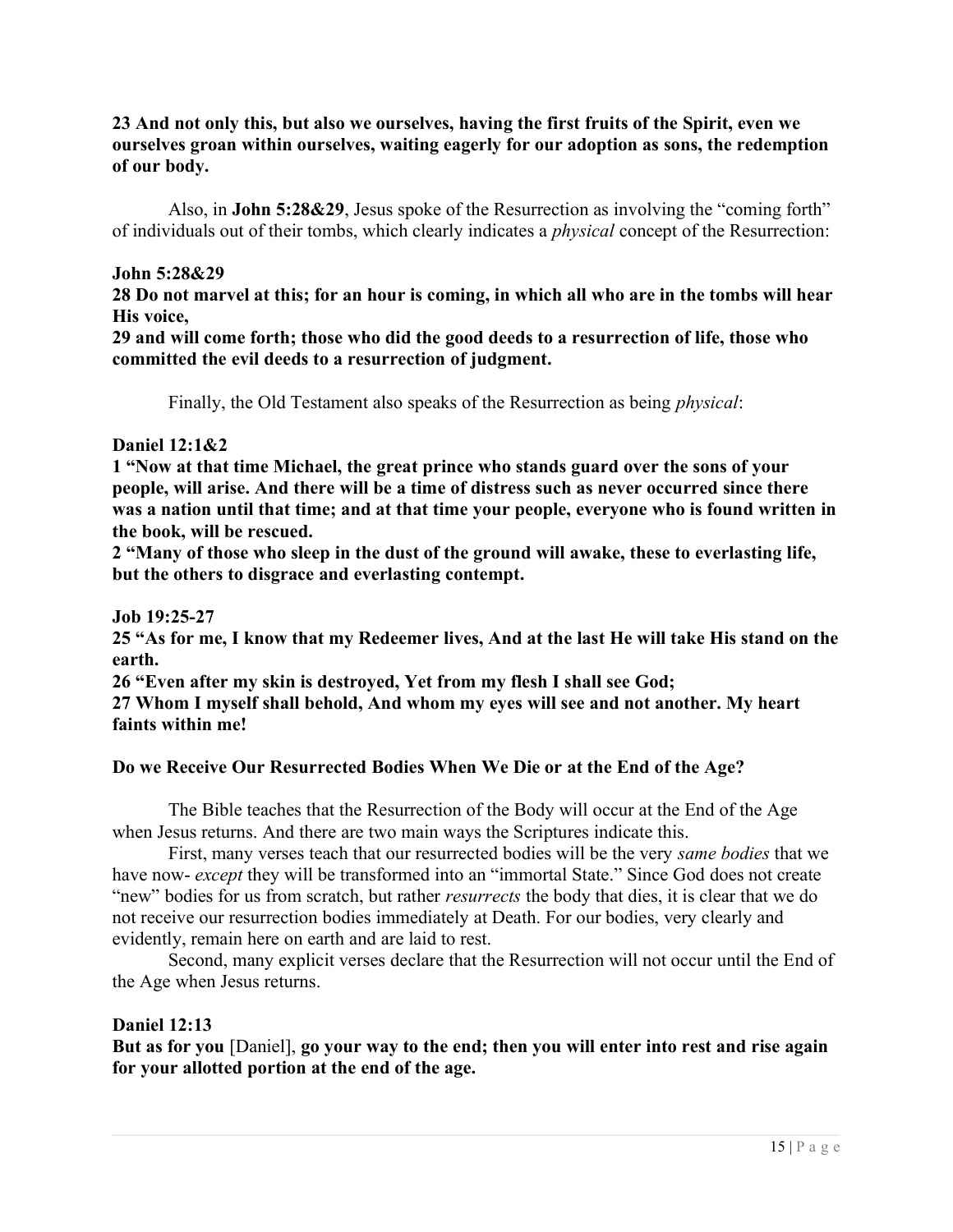… here, the angel looks ahead to the Resurrection as occurring at the End of the Age.

John 6:39&41, 44&54

39 This is the will of Him who sent Me, that of all that He has given Me I lose nothing, but raise it up on the last day.

40 For this is the will of My Father, that everyone who beholds the Son and believes in Him will have eternal life, and I Myself will raise him up on the last day."

Words to the Jews 41 Therefore the Jews were grumbling about Him, because He said, "I am the bread that came down out of heaven."

44 No one can come to Me unless the Father who sent Me draws him; and I will raise him up on the last day.

54 He who eats My flesh and drinks My blood has eternal life, and I will raise him up on the last day.

Jesus declares here that the Resurrection will happen on the "Last Day". And the Apostle Paul also gave a timeframe:

# 1Corinthians 15:22-26

22 For as in Adam all die, so also in Christ all will be made alive.

23 But each in his own order: Christ the first fruits, after that those who are Christ's at His coming,

24 then comes the end, when He hands over the kingdom to the God and Father, when He has abolished all rule and all authority and power.

25 For He must reign until He has put all His enemies under His feet.

26 The last enemy that will be abolished is death.

In 1Thessalonians 4:14-18, the Apostle looks ahead to the Resurrection as something that will NOT occur until Jesus comes back:

14 For if we believe that Jesus died and rose again, even so God will bring with Him those who have fallen asleep in Jesus.

15 For this we say to you by the word of the Lord, that we who are alive and remain until the coming of the Lord, will not precede those who have fallen asleep.

16 For the Lord Himself will descend from heaven with a shout, with the voice of the archangel and with the trumpet of God, and the dead in Christ will rise first.

17 Then we who are alive and remain will be caught up together with them in the clouds to meet the Lord in the air, and so we shall always be with the Lord.

18 Therefore comfort one another with these words.

Now the fact that the Resurrection will happen at the Return of Jesus has important Implications:

 $\triangleright$  It means that Glorification will be a *Corporate Reality* (the whole Church) and NOT an individual Experience that happens to each believer separately at Death. All Christians will be raised into glory *together*.